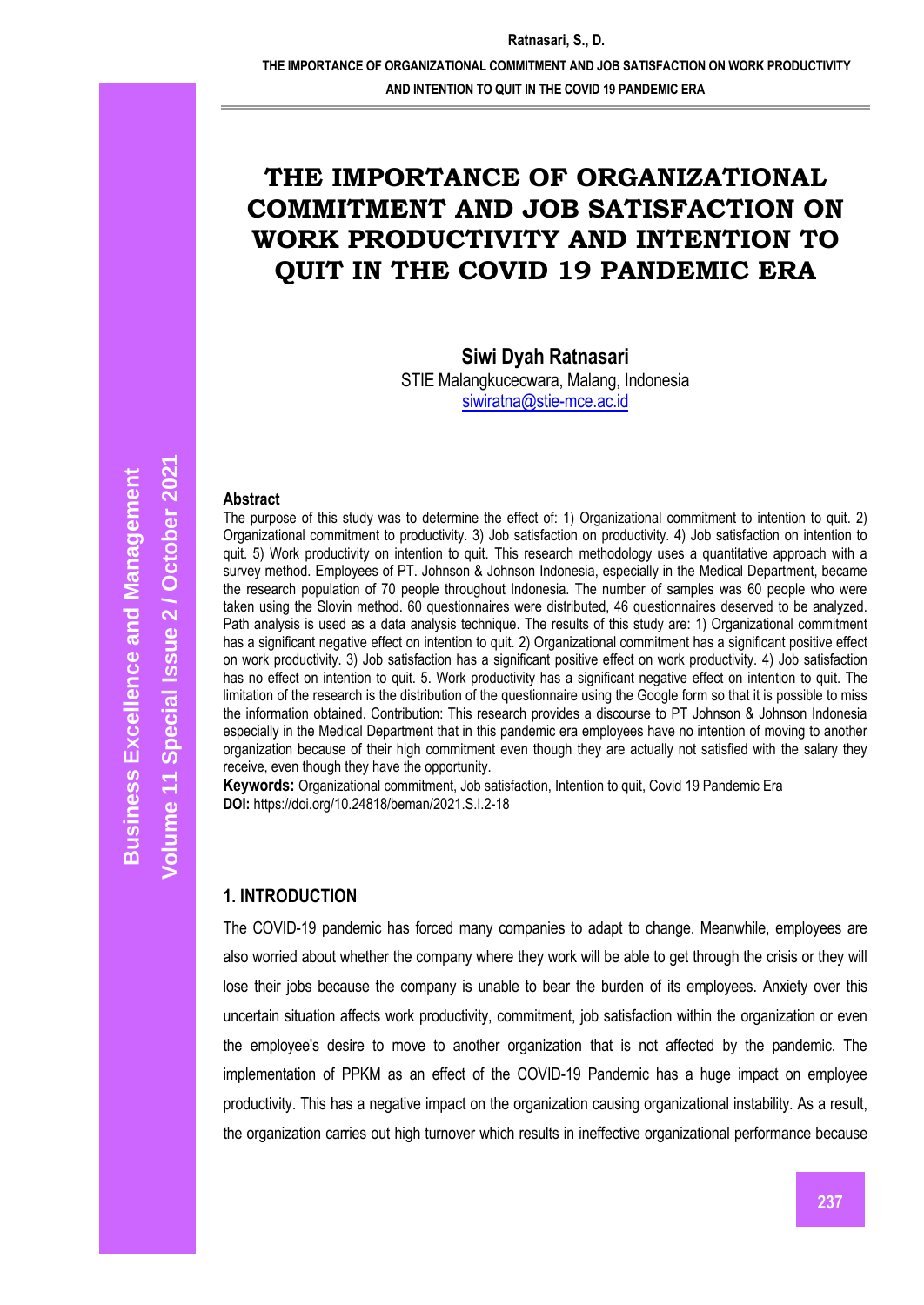# **THE IMPORTANCE OF ORGANIZATIONAL COMMITMENT AND JOB SATISFACTION ON WORK PRODUCTIVITY AND INTENTION TO QUIT IN THE COVID 19 PANDEMIC ERA**

the organization loses employees who possess experience or have special competencies and need to retrain new employees.

Intention to quit, or commonly known as turnover intention is the intention of employees to leave the company (Surbakti et al., 2021). According to the findings of Singh and Loncar (2020), to reduce the intention to quit, the employee satisfaction must be increased. Every organization wants the commitment of its employees, as it is important for the sustainability of the organization, therefore, retaining employees by keeping them motivated and committed to the organization is essential (Bhatti, 2011). A research gap is found in the research results by Damar et al. (2017): Setyadi, Suharto and Za (2020) shows that job satisfaction has a significant positive effect on intention to quit, while Nazarudin, Ma'arif, and Kuswanto (2016) found that effect of job satisfaction on intention to quit showed significant and negative results.

This study is conducted based on the inconsistency of the results of previous studies. The purpose of this research is to test and analyse the effect of: 1). Organizational commitment to intention to quit. 2). Organizational commitment to work productivity. 3). Job satisfaction on work productivity. 4). Job Satisfaction on intention to quit. 5. Work productivity on the intention to quit.

# **2. LITERATURE REVIEW AND HYPOTHESIS DEVELOPMENT**

#### **2.1. Organizational commitment**

Organizational commitment, according to Davis & Newstrom (1989), is a measure of the willingness of employees to remain in a company in the future. This often reflects an employee's belief in the company's mission and goals, a willingness to put forth effort into their accomplishments, and an intention to continue working there. Employee performance is the foundation of an organization. Employees with high commitment will ensure that they will stay in the organization even though they are not satisfied (Habib et al. 2014). Various research results indicate that organizational commitment has a significant negative effect on intention to quit (Khatijah Omar et al. 2012). According to Shooshtarian, Ameli, and Aminilari (2013), commitment is the level of employee involvement, loyalty, and belief in organizational values. Employees prove loyalty when they have many job opportunities, but they prefer to stay in the organization.

#### **2.2. Job satisfaction**

Job satisfaction has a strong correlation with turnover, so it is important to strengthen them through implementing appropriate human resource policies (Emami et al. 2012). According to Alshitri (2013), indicators measuring job satisfaction include: 1) Salary satisfaction. Salary represents the wages earned by a person in proportion to the work done and the same as the wages received by other people in the same position. 2) The nature of the job (satisfaction with the job itself). The extent to which the job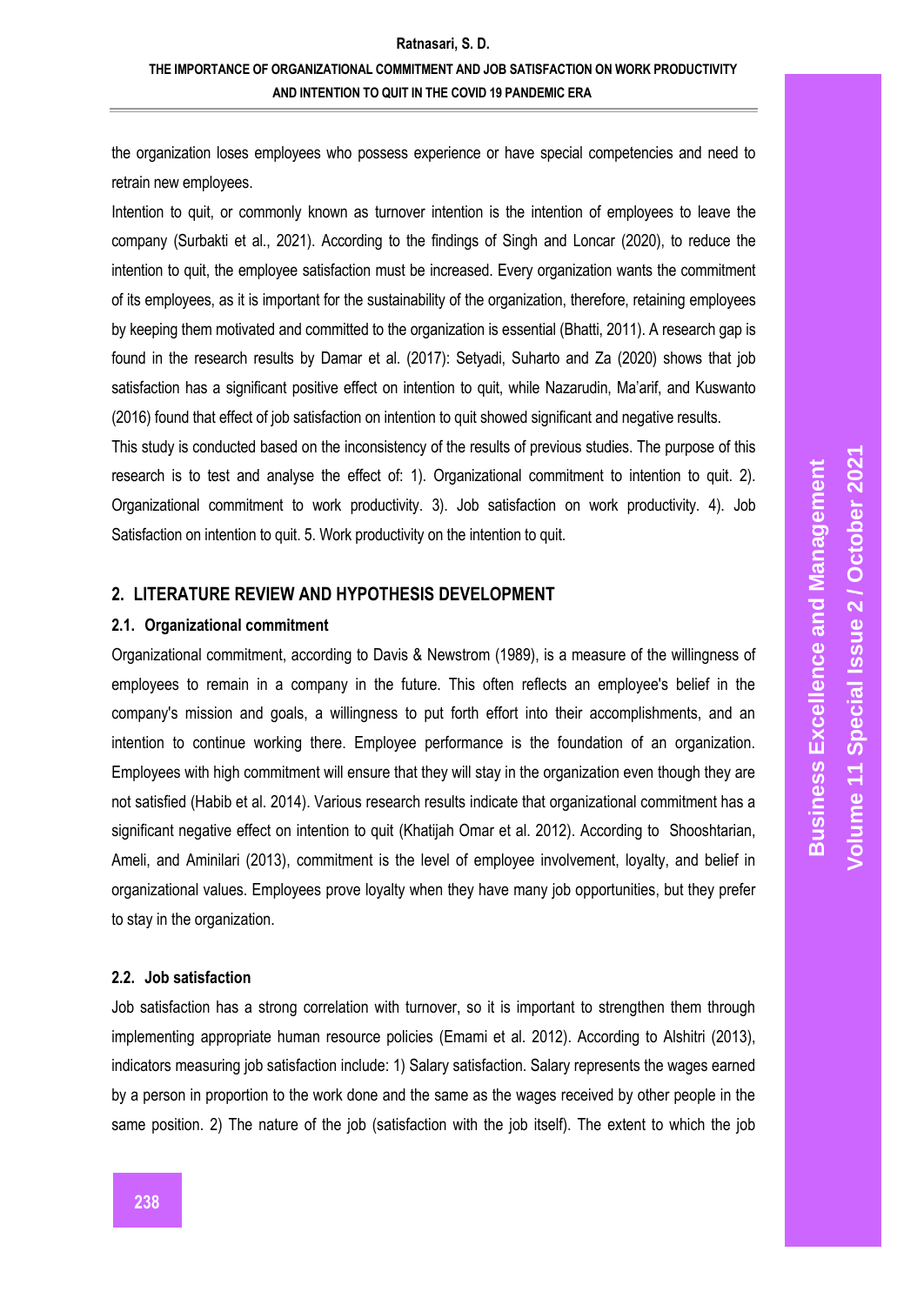# **THE IMPORTANCE OF ORGANIZATIONAL COMMITMENT AND JOB SATISFACTION ON WORK PRODUCTIVITY AND INTENTION TO QUIT IN THE COVID 19 PANDEMIC ERA**

provides an opportunity for a person to learn, to take responsibility for certain tasks and to challenge through interesting work. According to the findings of Syamsir (2020), job satisfaction strengthens the performance of employees.

#### **2.3. Productivity**

Productivity measures the use of resources in an organization which is usually expressed as the ratio of the output achieved with the resources used (Armstrong, Michael, 2014). Bagus et al. (2016) state that job satisfaction among its workers is needed in order to increase their performance.

#### **2.4. Intention to Quit**

Intention to quit is the desire of an employee to leave the company. Intention to quit also reflects individuals who intend to leave the organization to get a better job and will end with the employee's decision to stay or leave his job. In the study by Habib et al. (2014), results show that organizational commitment has a significant effect on job satisfaction and intention to quit. According to Robbins (2003), turnover can be distinguished as: 1) Avoidable turnover (which can be avoided). This is due to better wages elsewhere, better working conditions at other companies, problems with existing leadership/administration, and the existence of other better companies. 2) Unavoidable turnover (which cannot be avoided). Employees move work to other areas due to following a spouse, changes in individual career direction, having to stay home to look after a spouse or child, and pregnancy. 3) Involuntary turnover, namely employees leave the company because they are forced to as a result of disciplinary actions taken by the company or because of lay off.

#### **2.5. Conceptual research**

Conceptual research is built on theory and previous empirical studies. Ekhsan, Muhamad (2019) organizational commitment negatively affects the intention to quit. In the study by Khatijah Omar et al. (2012), the results show that organizational commitment was significantly and negatively related to the intention to quit.

Then the research hypotheses are formulated as follows:

H1: Organizational commitment has a negative effect on intention to quit.

Organizational commitment and job satisfaction have an impact on employees' desire to stay in the organization (Sani and Soetjipto, 2016).

H2: Organizational commitment has a positive effect on work productivity.

Productivity as the contribution to the end result of the organization total effort, in relation to the amount of resources used. Commitment and job satisfaction increase employee productivity at work (Westover et al., 2010).

H3: Job satisfaction has a positive effect on work productivity.

Foreman (2009), states that job satisfaction can reduce employees' intention to leave the company. Job satisfaction coming from employee participation can increase work productivity (Bhatti and Qureshi, 2007). Damar et al (2017); Srinadi and Suparta (2015), agree that job satisfaction has a negative and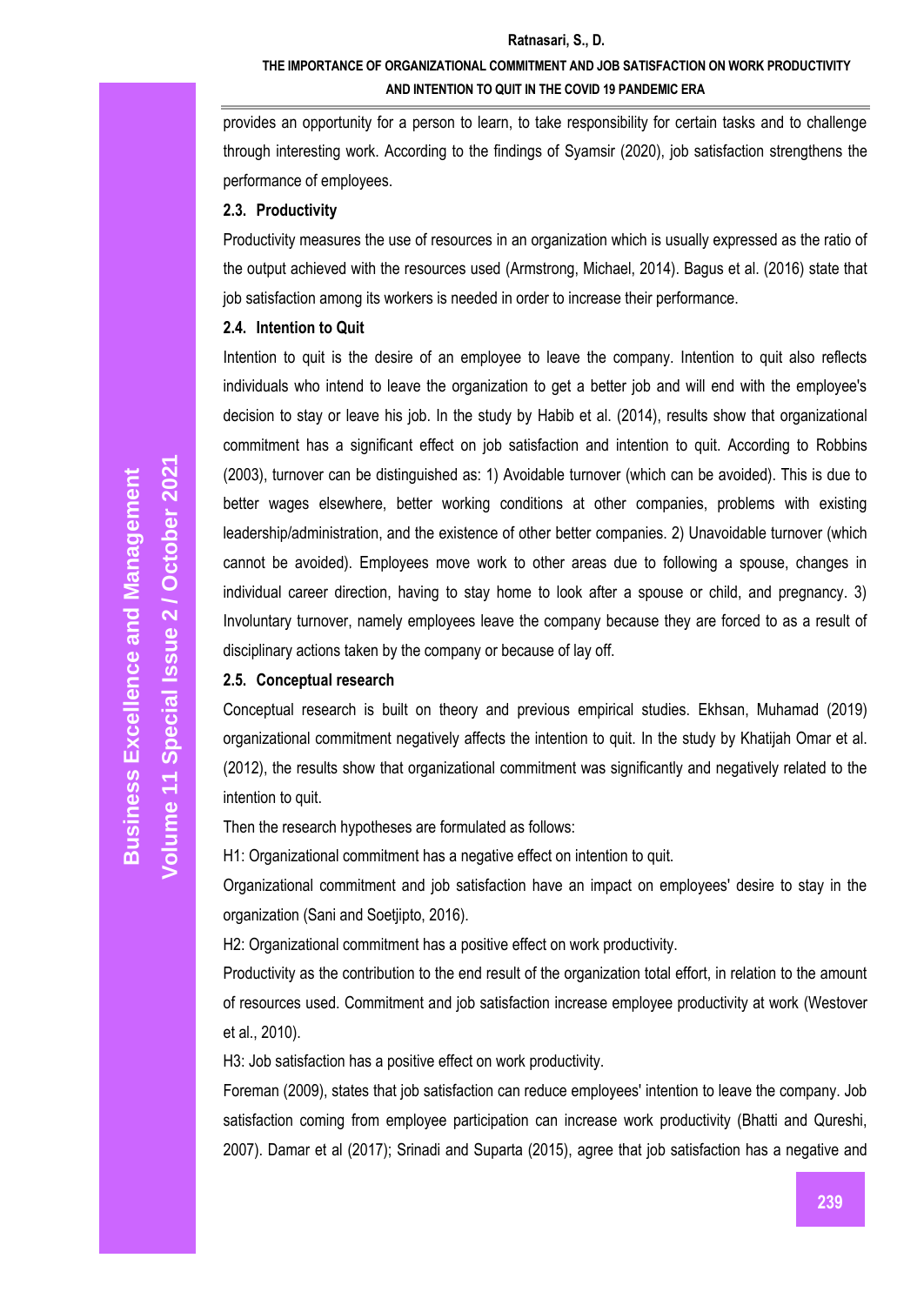# **THE IMPORTANCE OF ORGANIZATIONAL COMMITMENT AND JOB SATISFACTION ON WORK PRODUCTIVITY AND INTENTION TO QUIT IN THE COVID 19 PANDEMIC ERA**

significant influence on the intention to quit. According to Setyadi, Suharto and Za (2020), satisfied employees provide good performance and reduce the intention to quit. Sani & Soetjipto (2016) states that job satisfaction affects the intention to quit.

H4: Job satisfaction has a negative effect on intention to quit.

Setyadi, Suharto and Za (2020) states that employees who have high performance tend to stay inside.

H5: Work productivity has a negative effect on intention to quit.

From the hypotheses above, the research conceptual model is:



Source: The Author

### **3. RESEARCH METHODOLOGY**

Quantitative approaches and survey methods are used in this study. Data were collected through a questionnaire. The research population is all employees of PT Johnson & Johnson Indonesia Medical Division throughout Indonesia, totaling 70 people. Determination of the number of samples in this study using the Slovin formula obtained 60 respondents. Of the 60 questionnaires distributed, 46 questionnaires were deemed worthy of further analysis. The data analysis technique uses path analysis to analyze the direct and indirect effects of independent variables and dependent variables. IMPROVED THE TRIM CONDUCT THE TRIM CONCEPTUAL N<br>
IN THE TRIM Satisfaction<br>
IN TRIM SACK TRIM TRIM SOURCE THE Author<br>
Source: The Author<br>
2. RESEARCH METHODOLOGY<br>
Quantitative approaches and survey methods are used in this

The research variables consist of the independent variables and the dependent variables. Independent variables consist of organizational commitment and job satisfaction. Dependent variables consist of work productivity and intention to quit. Indicators of organizational commitment consist of: 1) loyalty, and 2) belief in organizational values. (Shooshtarian, Ameli and Aminilari, 2013)

Job satisfaction as an independent variable is an individual's attitude towards his job or a series of feelings of pleasure or displeasure of an employee towards his job. There are two Job Satisfaction indicators developed in this study, consisting of: 1) Satisfaction with pay. 2) Satisfaction with job. (Luthans, Youssef, Avolio 2006)

Work productivity indicators are built from theory as Sutrisno (2009) states, namely: 1. Ability. 2.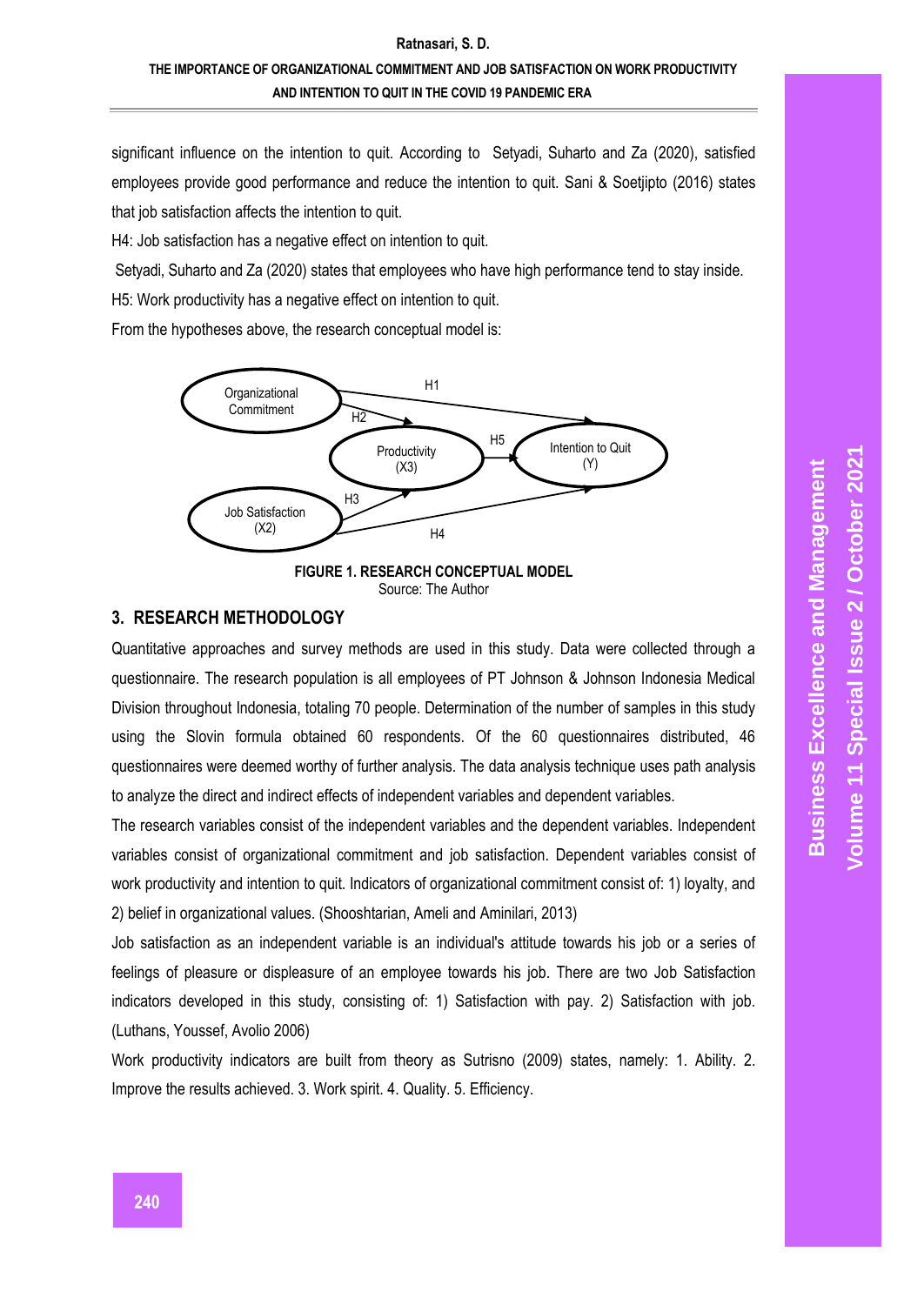### **THE IMPORTANCE OF ORGANIZATIONAL COMMITMENT AND JOB SATISFACTION ON WORK PRODUCTIVITY AND INTENTION TO QUIT IN THE COVID 19 PANDEMIC ERA**

Indicators of intention to quit are built on theory: Pasewark and Strawser (1996) include: 1) often think about leaving work, 2) planning to leave work next year, 3) may not have a good future if they continue to work at the company.

The measurement scale of research variables uses a Likert scale technique of 1 to 5 with the following criteria: Strongly Disagree (1), Disagree (2), Hesitate (3), Agree (4), Strongly Agree (5). (Sekaran and Bougie, 2016).

# **4. RESULTS AND DISCUSSIONS**

Path analysis is used to determine the direct and indirect effects of research variables. The results of the path analysis include: 1) The Effect of Organizational Commitment (X1) and Job Satisfaction (X2) on Work Productivity (Y1), and the Effect of Organizational Commitment (X1) and Job Satisfaction (X2) on Intention to Quit (Y2).

### **4.1. Direct Effect Test**

Testing the direct effect: the effect of organizational commitment (X1) on work productivity (Y1) and the effect of job satisfaction (X2) on work productivity (Y1) can be observed in table 1.

| Variable                          | Standardized<br>Coefficients | . count | Sig.  | Explanation   |  |  |  |  |
|-----------------------------------|------------------------------|---------|-------|---------------|--|--|--|--|
| Organizational<br>Commitment (X1) | 0.351                        | 2.342   | 0.024 | Sig           |  |  |  |  |
| Job Satisfaction (X2)             | 0.338                        | 2.257   | 0.029 | Sig           |  |  |  |  |
| $R^2 = 0.380$                     |                              |         |       | Sign level 5% |  |  |  |  |

**TABLE 1. THE EFFECT OF X1 AND X2 ON Y1**

Source: Primary data processed 2021.

The t test was used to determine the significant effect between the independent variable and the dependent variable partially. If t count > t table, or significant t < 0.05 it means Ho is rejected and Ha is accepted.

# **4.2. The Effect of Organizational Commitment (X1) on Work Productivity (Y1)**

Based on Table 1: Organizational Commitment (X1) has a t value of 2.342 at sig. t of 0.024, which result in the decision Ho being rejected because the value of sig. t is less than 0.05. This means that the path analysis coefficient is significant. And so, Organizational Commitment (X1) has a significant positive effect on work productivity (Y1) so that the hypothesis (H2) Organizational Commitment (X1) has a significant effect on job satisfaction (Y2) is accepted.

This shows that the level of employee loyalty and belief in organizational values affects the work productivity of employees. The results of this study confirm the research of Westover et al. (2010), which concludes that commitment and job satisfaction increase employee productivity at work.

### **4.3. The Effect of Job Satisfaction (X2) on Work Productivity (Y1)**

Job Satisfaction Variable (X2) has a t value of 2.257 at sig. t is 0.0249 with a value of sig. t less than 0.05 meaning the path analysis coefficient is significant. This means that job satisfaction (X2) has a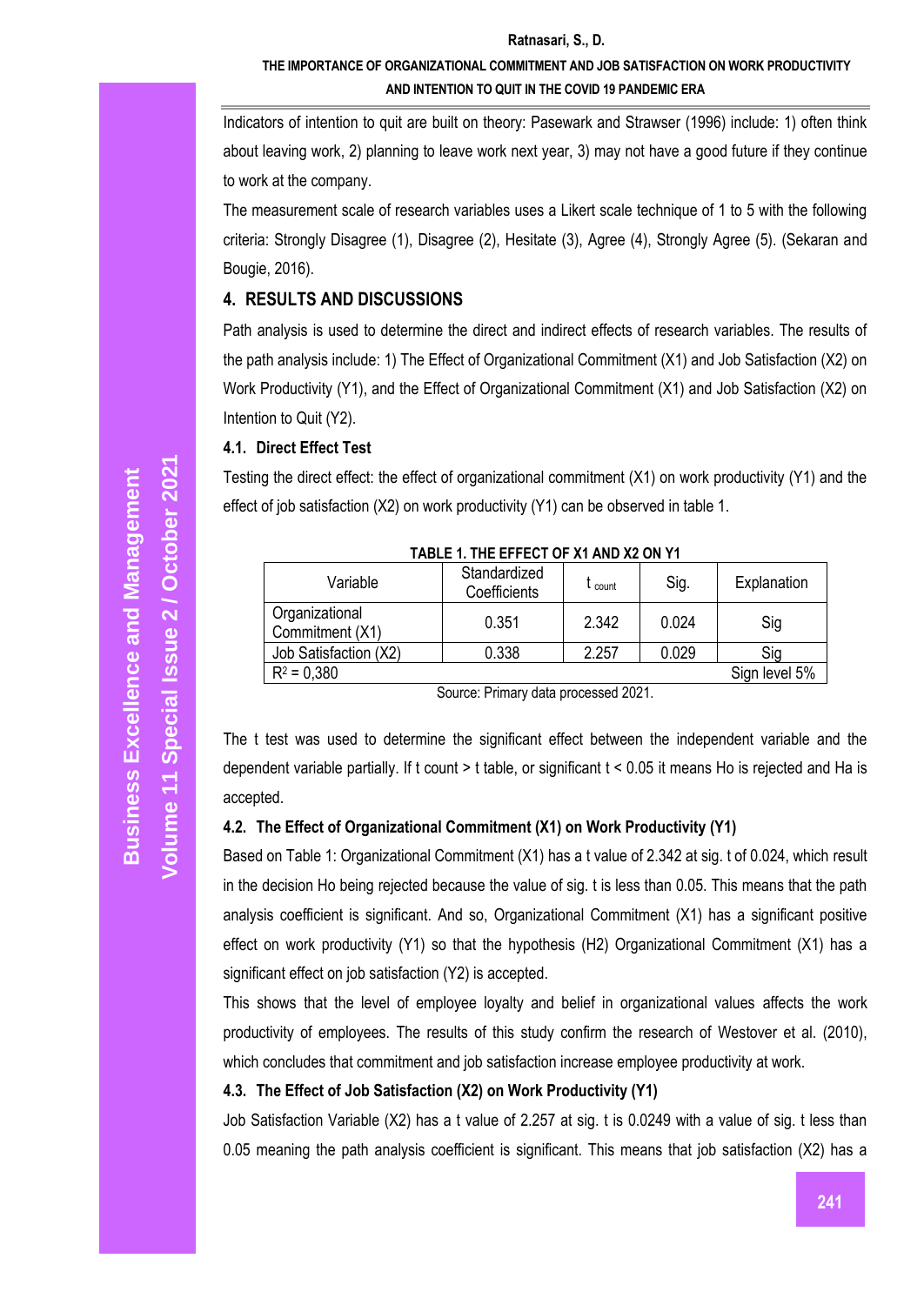### **THE IMPORTANCE OF ORGANIZATIONAL COMMITMENT AND JOB SATISFACTION ON WORK PRODUCTIVITY AND INTENTION TO QUIT IN THE COVID 19 PANDEMIC ERA**

significant positive effect on productivity (Y1), so the hypothesis (H3) Job satisfaction (X2) has a significant positive effect on work productivity (Y2) is accepted.

The results of this study confirm the research of Harter, Schmidt, and Hayes (2002), which concludes that job satisfaction can improve outcomes. Westover et al. (2010) states in addition that job satisfaction increases employee productivity at work.

Observing the analysis results in table 1, the path coefficient of organizational commitment (X1) to work productivity (Y1) is 0.351, the path coefficient of job satisfaction (X2) to work productivity (Y1) is 0.338.

The coefficient of determination (contribution) of X1 and X2 simultaneously to Y1 is 0.380 and the magnitude of the coefficient of 1 is: 1 – 0.380 = 0.620. Table 2 reveals the Direct Effects of X1, X2 and Y1 on Y2.

| <u>IABLE Z. DINEGI EFFEGIO OF AI, AZ AND I I ON IZ</u> |                              |                    |       |               |  |  |  |
|--------------------------------------------------------|------------------------------|--------------------|-------|---------------|--|--|--|
| Variable                                               | Standardized<br>Coefficients | $t_{\text{count}}$ | Sig.  | Explanation   |  |  |  |
| Organizational<br>Commitment (X1)                      | $-0.368$                     | $-2.103$           | 0.042 | Sign          |  |  |  |
| Job Satisfaction (X2)                                  | 0.225                        | 1.289              | 0.204 | Not Sign      |  |  |  |
| Productivity (Y1)                                      | $-0.354$                     | $-2.114$           | 0.041 | Sign          |  |  |  |
| $R^2 = 0.269$                                          |                              |                    |       | Sign level 5% |  |  |  |
| 1.0001<br>$\sim$ $\sim$                                |                              |                    |       |               |  |  |  |

**TABLE 2. DIRECT EFFECTS OF X1, X2 AND Y1 ON Y2**

### **4.4. Effect of Organizational Commitment (X1) on Intention to Quit (Y2)**

In Table 2, Organizational commitment (X1) has a t value of -2.103 at sig. t of 0.042 which results in the decision Ho being rejected because the value of sig. t less than 0.05 meaning the path analysis coefficient is significant. It can be concluded that organizational commitment (X1) has a significant effect on Intention to Quit (Y2), so that (H1). There is a significant effect of organizational commitment (x1) on intention to quit (Y2) is accepted. These findings indicate that organizational commitment is the variable that has the greatest influence on Intention to Quit. This also shows that the level of employee loyalty and belief in organizational values causes employees to prefer to stay in the organization, even though there are opportunities to leave. This confirms that organizational commitment and job satisfaction have an impact on employees' desire to stay in the organization (Sani and Soetjipto 2016).

### **4.5. Effect of Job Satisfaction (X2) on Intention to Quit (Y2)**

Job Satisfaction (X2) has a t -count value of 1,289 at sig. t of 0.204 which results in the decision Ho being accepted because the value of sig. t is greater than 0.05 meaning the path analysis coefficient is not significant. Job Satisfaction (X2) has no significant effect on Intention to Quit (Y2), so H4 There is a significant effect of Job Satisfaction (X2) on Intention to Quit (Y2) is rejected. This research reveals that employees who have been working in the organization for many years are not staying because they are satisfied with the compensation received or satisfied with their work, but for another reasons, namely

Source: Primary data processed 2021.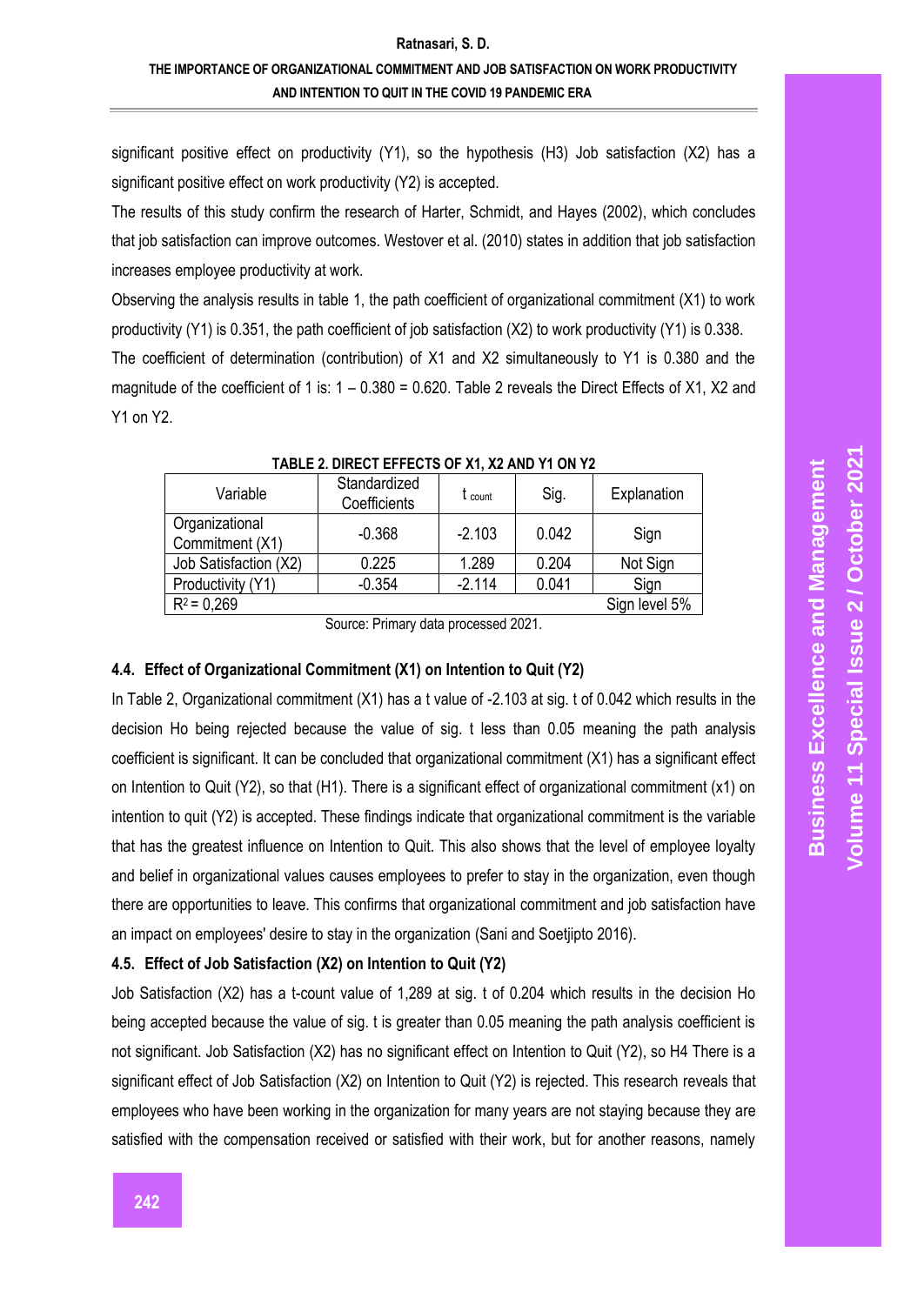# **THE IMPORTANCE OF ORGANIZATIONAL COMMITMENT AND JOB SATISFACTION ON WORK PRODUCTIVITY AND INTENTION TO QUIT IN THE COVID 19 PANDEMIC ERA**

the age at which employees are no longer likely to move to another working place. The results of this study are consistent with Damar, Yasa, and Sitiari (2017); Setyadi, Suharto and Za (2020), which show that job satisfaction has a significant positive effect on intention to quit, while the results of this study do not confirm Nazarudin, Ma'arif, and Kuswanto (2016) stating that the effect of job satisfaction on Intention to Quit shows significant and negative results.

### **4.6. Effect of Work Productivity (Y1) on Intention to Quit (Y2)**

The t value of the Work Productivity Variable (Y1) is -2.114 at sig. t of 0.041 which results in the decision Ho being rejected because the value of sig. t less than 0.05 meaning the path analysis coefficient is significant. It can be concluded that Work Productivity (Y1) has a significant effect on Intention to Quit (Y2), so H5 is accepted. This shows that the ability to improve the results achieved and enthusiasm at work is able to make employees stay in the organization. The results of this study are consistent with Setyadi, Suharto and Za (2020) stating that employees who have high performance tend to stay.

### **4.7. Effect of Work Productivity (Y1) on Intention to Quit (Y2)**

The t value of the Work Productivity Variable (Y1) is -2.114 at sig. t of 0.041 which results in the decision Ho being rejected because the value of sig. t less than 0.05 meaning the path analysis coefficient is significant. It can be concluded that Work Productivity (Y1) has a significant effect on Intention to Quit (Y2), so H5 is accepted. This shows that the ability to improve the results achieved and enthusiasm at work is able to make employees stay in the organization. The results of this study are consistent with Setyadi, Suharto and Za (2020) stating that employees who have high performance tend to stay inside.

### **4.8. Indirect influence test**

The indirect effect can be observed through the effect of Organizational Commitment (X1) and Job Satisfaction (X2) on Intention to Quit (Y2) through work productivity (Y1) as described in table 2 below:

| Variable                                                     | Path<br>coefficient | Direct Effect | Indirect Effect through<br>Υ1      | Total Effect<br>(R <sup>2</sup> m) |
|--------------------------------------------------------------|---------------------|---------------|------------------------------------|------------------------------------|
| Organizational Commitment (X1) -<br>Produktifitas kerja (Y1) | 0.351               | 0.351         |                                    |                                    |
| Organizational Commitment (X1) -<br>Intention to Quit (Y2)   | $-0.368$            | $-0.368$      | $0.351 \times -0.354 = -$<br>0.124 |                                    |
| Kepuasan Kerja $(X_2)$ – Produktifitas<br>kerja (Y1)         | 0.338               | 0.338         |                                    |                                    |
| Kepuasan Kerja $(X_2)$ – Produktifitas<br>kerja (Y1)         | 0.225               | 0.225         | $0.338 \times -0.354 = 0.120$      |                                    |
| Produktifitas kerja (Y1) - Intention to<br>Quit (Y2)         | $-0.354$            | $-0.354$      |                                    |                                    |
| $\epsilon_1$                                                 | 0.787               |               |                                    |                                    |
| $\epsilon_2$                                                 | 0.855               |               |                                    |                                    |
| $X_1, X_2, Z - Y$                                            |                     |               |                                    | 0.547                              |

**TABLE 3. DIRECT EFFECT AND INDIRECT EFFECT TEST**

Source: Primary data processed 2021.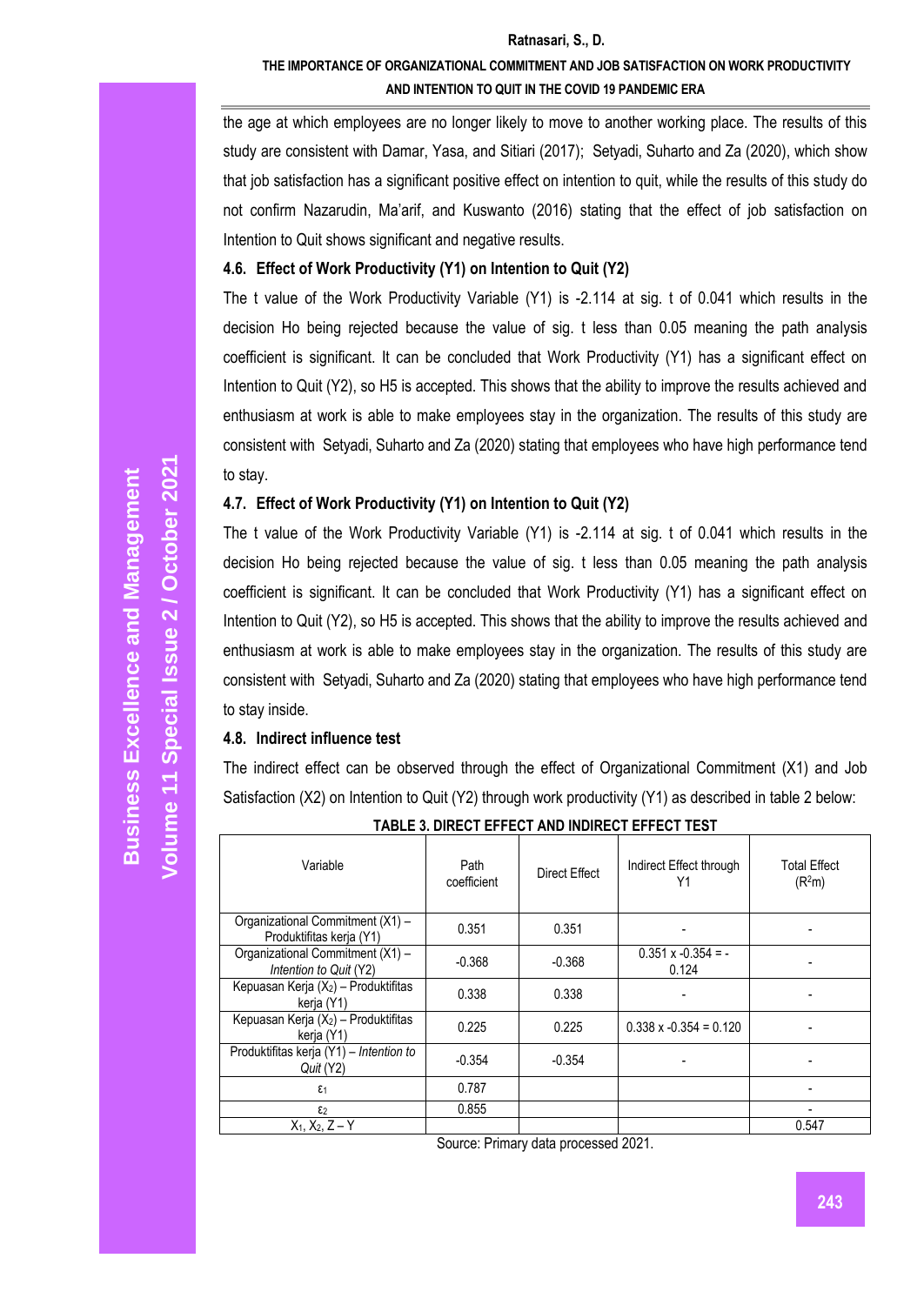In Table 3, Path coefficient (βY.X1) to Intention to Quit (Y2) is -0.368, path coefficient (βY.X2) is Job Satisfaction (X2) to Work Productivity (Y1) is -0.225 and path coefficient (βY.Z) is Job Satisfaction to Intention to Quit (Y2) is -0.354. The magnitude of the coefficient of determination (contribution) of X1, X2 and Y1 to Y2 is 0.269 and the coefficient of 2 (error effect) is: 2 = 1 – 0.269 = 0.731 = 0.855. Path coefficient (βZ.X1) is Organizational Commitment (X1) to work productivity (Y1) is 0.351, the path coefficient (βZ.X2) is Job satisfaction (X2) to work productivity (Y1) is 0.3738 and the path coefficient (β.Z) is work productivity (Y1) to Intention to Quit (Y2) is -0.354.

The magnitude of the influence of Organizational Commitment (X1) on Intention to Quit (Y2) through work productivity (Y1) is -0.124. And so, the indirect effect of Organizational Commitment (X1) on Intention to Quit (Y2) through work productivity (Y1) is -0.124 (12.4%). When compared with the direct effect of Organizational Commitment (X1) on Intention to Quit (Y2) of -0.368, (36.8%), it indicates that the direct effect of Organizational Commitment (X1) on Intention to Quit (Y2) is higher than the indirect effect of Organizational Commitment (X1) on Intention to Quit (Y2) through work productivity (Y1). The results of this study are consistent with Tantowi, Said and Rahmawati (2016)'s research which concludes that work productivity (Y1) as an intervening variable weakens the influence of Organizational Commitment (X1) on Intention to Quit (Y2).

The magnitude of the effect of Job Satisfaction (X2) on Intention to Quit (Y2) through Work Productivity (Y1) is -0.120. And so, the indirect effect of Job Satisfaction (X2) on Intention to Quit (Y2) through work productivity (Y1) is -0.120 (12.0%). These results cannot be compared with the direct effect of Job Satisfaction (X2) on Intention to Quit (Y2) because the path is not significant. From the results of the study it is also shown that work productivity (Y1) weakens the influence of Organizational Commitment (X1) on Intention to Quit (Y2), and also work productivity weakens the effect of Job Satisfaction (X2) on Intention to Quit (Y2). This reveals that employees remain in the organization because of the high commitment possessed by employees, and these results also explain that job satisfaction does not guarantee people feeling at home in the organization, but that employees are dissatisfied with the organization and remain in it because of age or other reasons that does not allow employees to transfer to other organizations.

Testing the validity of the model in the path analysis also uses the coefficient of determination.

R2m = 1 – (0.787) 2. (0.855). 2

 $R2m = 0.547$ 

This means the diversity of data that can be explained by the model is 0.547 or in other words the information contained in the data is 54.7% explained by the model, while the remaining 43.3% is explained by other variables that are not present in the model.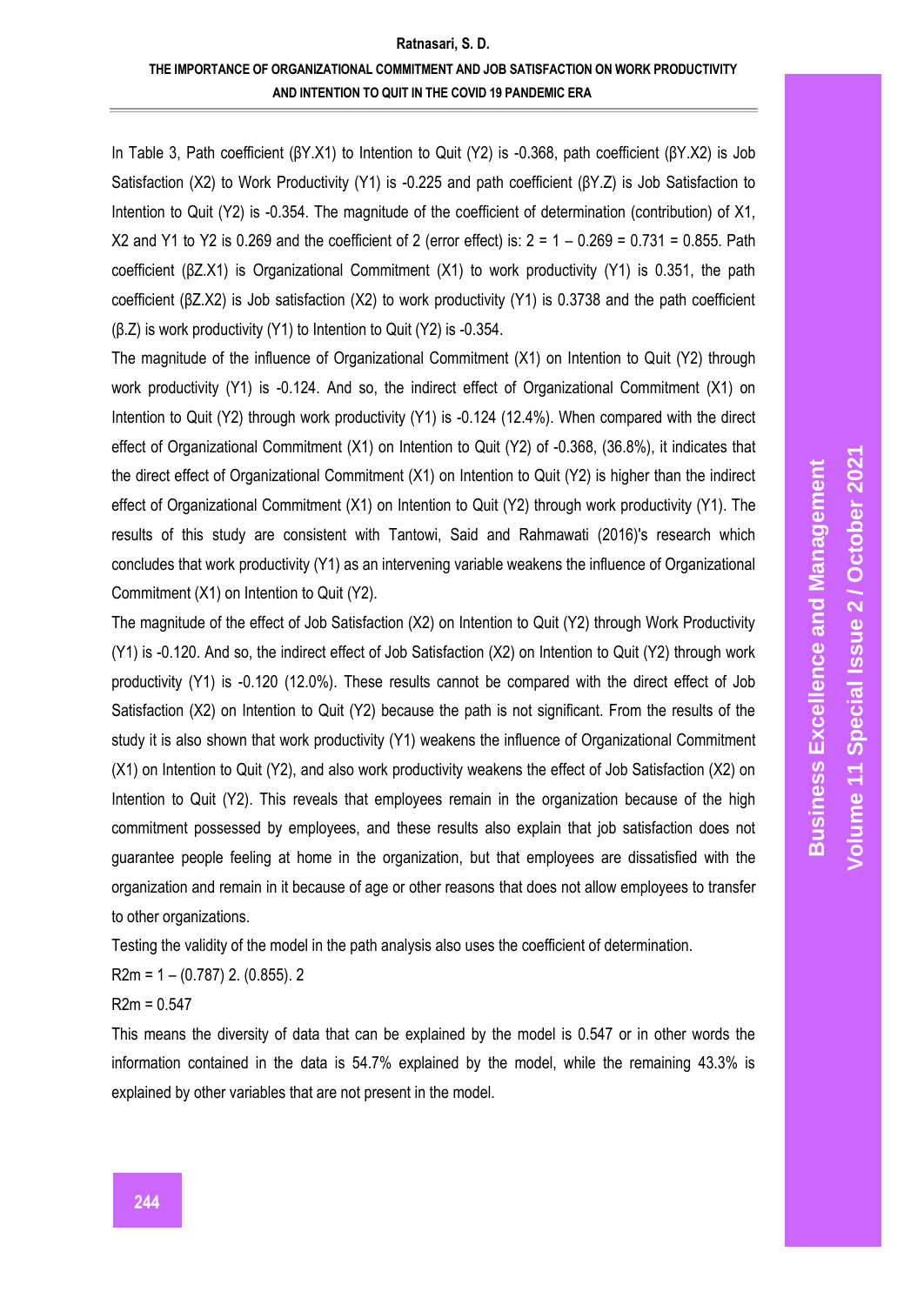# **THE IMPORTANCE OF ORGANIZATIONAL COMMITMENT AND JOB SATISFACTION ON WORK PRODUCTIVITY AND INTENTION TO QUIT IN THE COVID 19 PANDEMIC ERA**

# **5. CONCLUSION**

From the analysis results, several conclusions are drawn: Organizational Commitment has a significant positive effect on job satisfaction, meaning that the higher the Organizational Commitment, the higher the employee productivity. The commitment of employees causes a strong desire to work. Job satisfaction has a significant positive effect on work productivity, meaning that the more satisfied employees are with their work, the more productive the employees are. Organizational Commitment has a negative effect on Intention to Quit, meaning that the higher the Organizational Commitment, the lower the Intention to Quit. Job satisfaction has no effect on Intention to Quit, meaning that changes (up and down) in Job satisfaction do not cause changes (up and down) in Intention to Quit. Work productivity has a significant negative effect on Intention to Quit, meaning that the higher the work productivity, the lower the Intention to Quit. The direct effect of Organizational Commitment on Intention to Quit is higher than the indirect effect of Organizational Commitment on Intention to Quit through work productivity. The results show that employees feel at home in the organization not because of job satisfaction, but because of their high commitment to the organization.

# **5.1. Suggestion**

For organizations, building organizational commitment is much more important than other factors, because during a pandemic like this, employees even though they are not satisfied with the compensation they receive, they will persist to develop the organization. Employees who feel at home in the organization are not necessarily satisfied with the organization, but of the age factor, so it is not possible for them to work elsewhere.

# **5.2. Limitation and study forward**

The limitations of the research are due to the Covid 19 pandemic, as the distribution of questionnaires has been done using Google form, so it is possible for respondents to miss the research instrument. For better results, further research can distribute questionnaires directly. Further researchers can also add other variables in the study such as external environmental conditions.

# **REFERENCES**

- Alshitri, K., I. (2013). The Effects of the Personal Variables on Organizational Commitment in Public Organizations in Saudi Arabia. IBIMA Publishing. *IBIMA Business Review* 2013(2013) http://www.ibimapublishing.com/journals/IBIMABR/ibimabr.html, Article ID 725189 DOI: 10.5171/2013.725189
- Armstrong, M. (2014). Human Resource Management *A Handbook of Human Resource Management Practice*.
- Bagus, I., et al. (2016). "Job Competency and Work Environment : The Effect on Job Satisfaction and Job Performance among SMEs Worker." *IOSR Journal of Business and Management (IOSR-*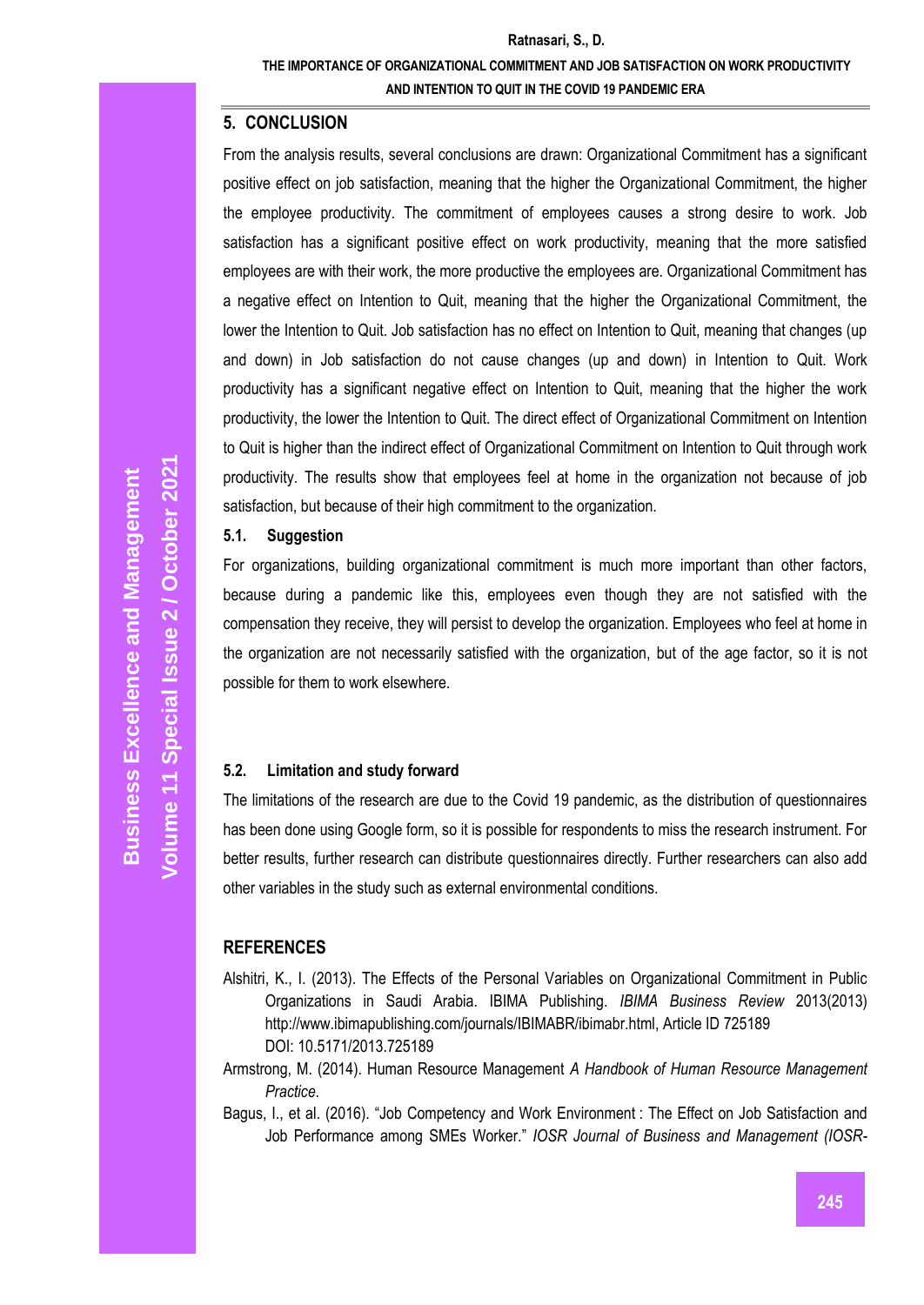**Business Excellence and Management** 

#### **Ratnasari, S. D.**

### **THE IMPORTANCE OF ORGANIZATIONAL COMMITMENT AND JOB SATISFACTION ON WORK PRODUCTIVITY AND INTENTION TO QUIT IN THE COVID 19 PANDEMIC ERA**

*JBM* 18(1): 19 –26.

- Bhatti (2011). "The Effect of Commitment and Motivation on Human Talent and Its Contribution To Organizational Performance." *Management & Marketing Challenges for the Knowledge Society* 6(3): 471 –82.
- Bhatti, K., K., and Qureshi, T., M. (2007). Impact of Employee Participation on Job Satisfaction, Employee Commitment and Employee Productivity. *International Review of Business Research Papers* 3(2): 54 - 68.
- Damar, A., Yasa, S., and Sitiari, W. (2017). The Influence of Work Stress and Organizational Climate on Intention to Leave with Job Satisfaction as a Mediation Variable at the Bali Provincial Industry and Trade Office." *JAGADHITA: Journal of Economics & Business* 4(2): 1 –13.
- Davis, K., & Newstrom, J., W. (1989). *Human behavior at work: Organizational behavior*. New York: McGraw-Hill.
- Ekhsan, M. (2019). "The Influence Job Satisfaction and Organizational Commitment on Employee Turnover Intention." *Management, and Accounting* 1(October). http://e -journal.stie kusumanegara.ac.id.
- Emami, R., Ebrahim, M., Durrishah, I., and Dhaifallah, O., A. (2012). "Investigating the Relationship between Organizational Learning Culture, Job Satisfaction and Turnover Intention in It SMEs." 12(April): 8 –23. https://www.academia.edu/1538753/Investigating the Relationship\_between\_Organizational\_Learning\_Culture\_Job\_Satisfaction\_and\_Turnover Intention\_in\_it\_SMEs.
- Foreman (2009). Job satisfaction and turnover in the Chinese retail industri. *Chinese Publication Study. ISSN: 1750 -614X*
- Habib, Salman et al. (2014). "The Impact of Organizational Culture on Job Satisfaction, Employess Commitment and Turn over Intention." *Advances in Economics and Business* 2(6): 215 –22.
- Harter, J., K., Schmidt, F., L., and Hayes, T., L. (2002). "Business -Unit -Level Relationship between Employee Satisfaction, Employee Engagement, and Business Outcomes: A Meta -Analysis." *Journal of Applied Psychology* 87(2): 268 https://www.researchgate.net /publication/11367971\_Business-Unit-Level Relationship Between Employee Satisfaction Employee

\_Engagement\_and\_Business\_Outcomes\_A\_Meta -Analysis.

- Khatijah, O., Marhana, M., A., Abdul, H., Abdul, M., and Husna, J. (2012). "Organizational Commitment and Intention to Leave among Nurses in Malaysian Public Hospitals." *International Journal of Business and Social Science* 3(16): 194 –99.
- Luthans, F., Youssef, C., M., & Avolio, B., J. (2006). Psychological capital: Investing and developing positive organizational behavior. In C.L. Cooper, & D. Nelson (Eds.), *Positive organizational behavior: Accentuating the positive at work*. Thousand Oaks, CA: Sage.
- Nazarudin, D., Ma'arif, S., and Kuswanto, S. (2016). "Effect of Job Satisfaction and Organizational Commitment towards Employees Turnover Intention in Pasar Tohaga Bogor Company. *European Journal of Business and Management* 8(23): 91 –100.
- Pasewark, W., R., & Strawser, J., R. (1996). The determinants and outcomes associated with job insecurity in a professional accounting environment. *Behavioral Research in Accounting* 8: 91 – 113

Robbins, S., P. (2003), *Organisational Behaviour*, 10th ed., Prentice -Hall Inc., Upper Saddle River

Sani, A., and Soetjipto, B., E. (2016). Organizational Justice and the Role of Organizational Commitment in Mediating the Effect of Job Satisfaction on Intention to Leave (a Study at Bank